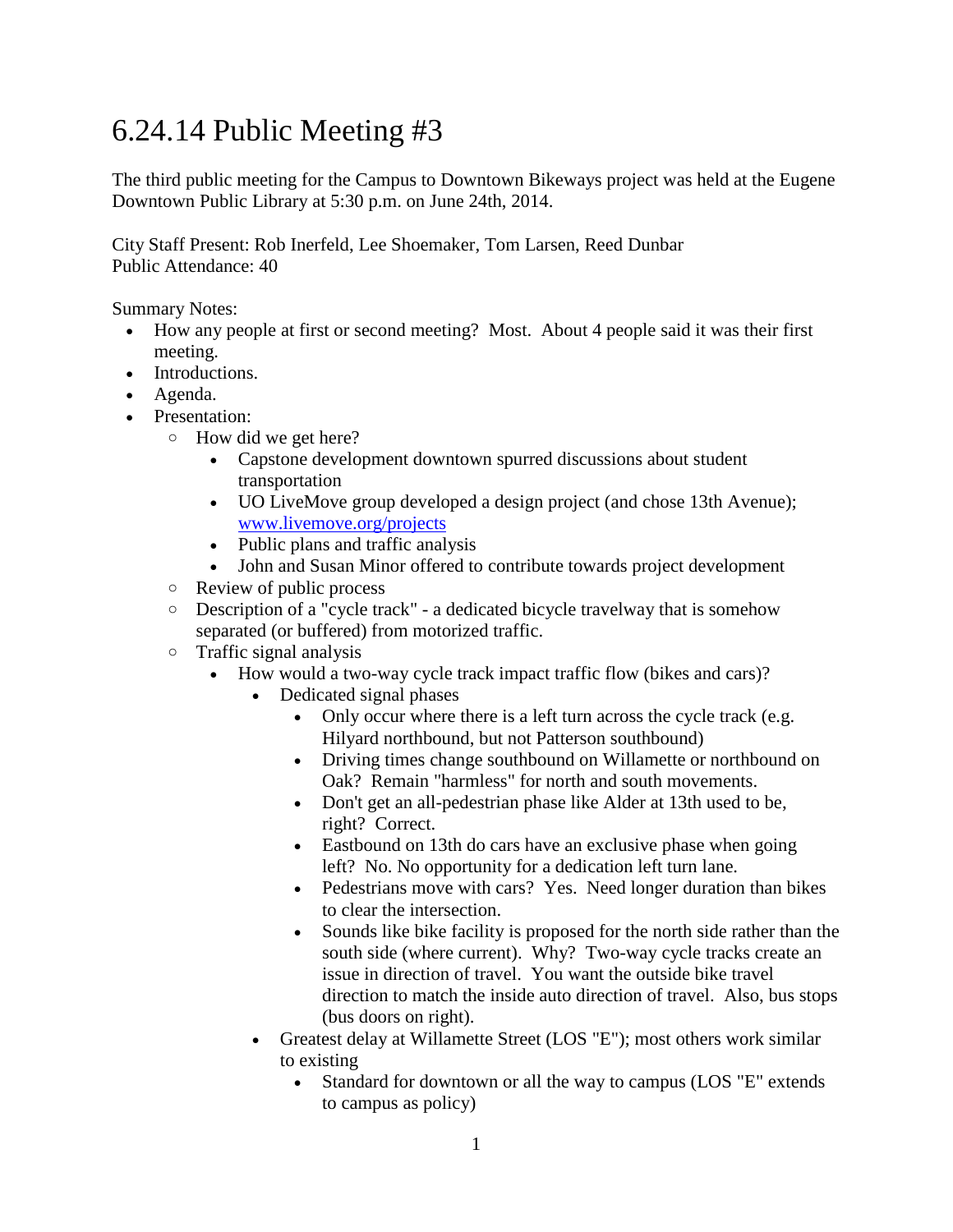- Eastbound bikes at 10mph will experience similar travel time to existing (6 minutes); westbound also project at about 6 minutes (faster riders will experience more delay compared to current conditions)
- o City Policies
	- Pedestrian and Bicycle Master Plan
	- Climate and Energy Action Plan
- o UO Biking Trends show that in 2014 23% of students bike to UO. Faculty staff is 22%. University cannot accommodate more auto traffic (parking) if it is going to grow.
- o Recommendations
	- Short Term signs from 13th on Hilyard to 12th
	- Medium-Term (next construction season or year after) bike boulevard treatments on 12th, improve accessway from Oak to Willamette
		- Wayfinding signs
		- Shared lane markings
		- Enhance accessway (resurface)
	- Medium-Long Term (2-3 years plus): build the cycle track on 13th
		- Alder Street to Olive Street
			- What happens from Alder to Kincaid? Observation is that most people don't use it as designed so will look at extending the two-way cycle track.
		- Two-way facility for bikes
			- Narrow travel lanes (Olive to Willamette)
				- Will there still be room for a barrier here? Perhaps. Depends on how wide the bikeway is. Won't get to 12', might be closer to 8'. Important block because direct link to Capstone.
			- Remove on-street parking (east of Willamette; replace some onstreet parking with parking bays)
			- Remove travel lanes (High to Patterson)
		- Dedicated bike signals (and phases)
		- Auto parking bays to preserve supply of on-street parking
			- Some businesses rely more on their parking than others. Project will try to replace on-street parking where there is space to do so and respond to areas where parking is most in-demand
		- Project may be phased
- o Basis for Recommendations:
	- Can only reach transportation goals by creating interconnected networks of cycle tracks or like facilities
	- 13th Avenue is a key component of a family-friendly/comfortable biking network
- o Cost Estimates
	- $\bullet$  Signals: \$971,000
	- Three parking bays: \$82,000
	- Removing striping, new striping, green lane markings: \$106,000
	- Protected barrier: \$72,000
	- Signs, lighting, concrete walk: \$46,000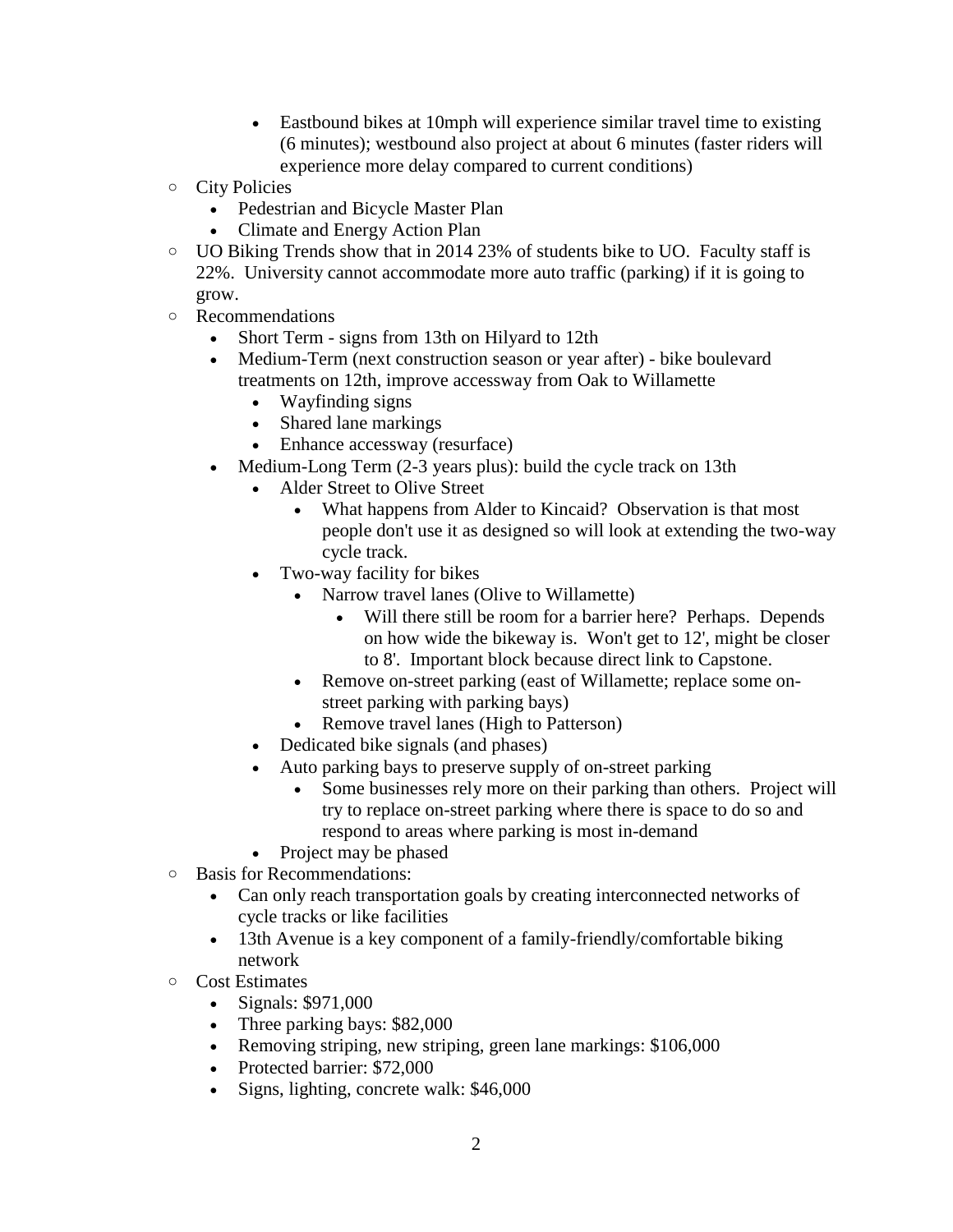- Engineering and contingency: \$180,000
- Total Cost: hardscape improvements \$502,000 + signal upgrades (which are \$971,000 to \$2.3M). Ball park is around \$1.5M
	- Funding sources: System Development Charges (SDCs); 2012 Pavement Bond Measure; Federal Transportation Funds (Surface Transportation Planning - Urban); ODOT "STIP Enhance" (programmed through 2018). Likely strategy to cobble together different sources or build in phases.
- o Next Steps
	- Final recommendations by July 15th
	- Any changes in Pedestrian and Bicycle Master Plan
- Questions:
	- o 13th used to be open to cars on campus. How was the closure paid for? Not sure.
	- o Use planter boxes as a barrier? Looks good and seems cheap. (Portland and Vancouver BC)
	- o Is any of the project in the downtown urban renewal district. Money is programmed by City Council for certain uses. Not sure how far south the district goes. Would require Council action.
	- o Has the UO been asked for funding? City has not asked anyone for funding yet.
	- o The Minors have met with Capstone and say once the city is on board that they will step up to help pay for an improvement.
	- o Students housing pay for infrastructure improvements? Yes, system development charges (SDCs).
	- o Federal transportation trust fund will expire this summer. Can we pitch the project to congressmen? Feds no longer provide earmarks. Probably have some ability to start project development using STP-U monies (2015-16).
	- o Are there any pedestrian benefits? Yes, Hilyard would be improved. Also, add visual countdown signals. Probably upgrade the curb ramps when signals upgraded. Get bicycles off the sidewalk.
	- o Legal to ride bicycle on sidewalk. No, not on 13th Avenue corridor near campus. City is looking to expand bicycle sidewalk riding prohibition downtown.
	- o You've done a lot of work. Like that you settled on the cycle track but there is some sticker shock. Can you build this while I can still ride a bike? Project can be phased.
	- o Time estimate in auto vehicle delay? Yes, we have that. Any estimate in economic opportunities (loss/gain)? It depends. (Says only 20 bikes used 13th today. Can't have parking to go competitors across the street. Can't justify the loss of jobs. Prove to me that this will work near campus and more businesses will accept it. Saw this process happen on 11th and it didn't do what they were told it would do. This issue was created by Capstone building and shutting off 13th and other streets in the area.)
	- o Student who rides on 14th would be more likely to go to businesses if 13th felt safer to ride.
	- o Many study examples that show these types of projects are good for businesses.
	- o Thinking about parking and access to businesses. Hard to park near businesses, use the city bike parking program to help install more racks?
	- o UO was not mentioned. They have been contacted.